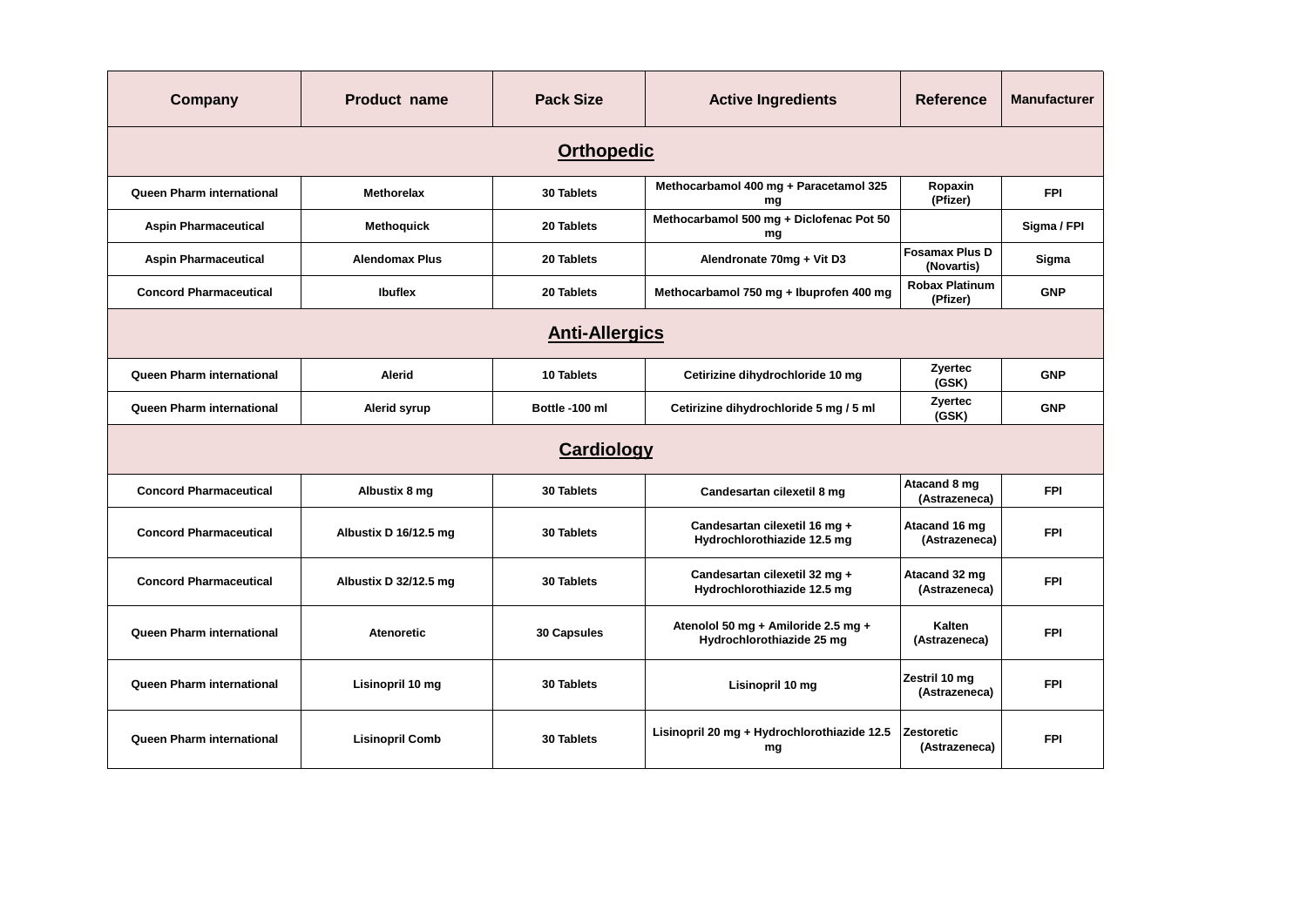| Company                         | <b>Product name</b>               | <b>Pack Size</b>          | <b>Active Ingredients</b>                                                         | Reference                             | <b>Manufacturer</b> |  |  |
|---------------------------------|-----------------------------------|---------------------------|-----------------------------------------------------------------------------------|---------------------------------------|---------------------|--|--|
| Ophthalmology                   |                                   |                           |                                                                                   |                                       |                     |  |  |
|                                 |                                   | <b>Glaucoma treatment</b> |                                                                                   |                                       |                     |  |  |
| <b>Cardinal Pharmaceuticals</b> | Betathalmic eye drops             | 10 ml Dropper Bottle      | Betaxolol hydrochloride 28 mg                                                     | <b>Betoptic</b><br>(Alcon)            | <b>RAMEDA</b>       |  |  |
| <b>Concord Pharmaceutical</b>   | Mascglucom 0.5% eye drops         | 10 ml Dropper Bottle      | Levobunolol HCI 0.5%                                                              | <b>Betagan</b><br>(Allergan)          | <b>GAP</b>          |  |  |
| Queen Pharm international       | Queen Zolamide eye drops          | 5ml Dropper Bottle        | Dorzolamide 2%                                                                    | <b>Trusopt</b><br>(MSD)               | <b>RAMEDA</b>       |  |  |
| Queen Pharm international       | Queen Zolamide plus eye drops     | 5ml Dropper Bottle        | Dorzolamide 2% + Timolol 0.5%                                                     | Cosopt<br>(MSD)                       | <b>RAMEDA</b>       |  |  |
| <b>Concord Pharmaceutical</b>   | Brimonocond 0.2% eye drops        | 5ml Dropper Bottle        | <b>Brimonidine 0.2%</b>                                                           | Alphagan eye<br>drops (Allergan)      | GAP                 |  |  |
| <b>Concord Pharmaceutical</b>   | Brimonocond plus eye drops        | 5ml Dropper Bottle        | Brimonidine 0.2% + Timolol 0.5%                                                   | Combigan eye<br>drops (Allergan)      | <b>GAP</b>          |  |  |
| Queen Pharm international       | <b>Travoprost Queen eye drops</b> | 2.5ml Dropper Bottle      | Travoprost 40 mcg / ml                                                            | <b>Travatan</b><br>(Alcon)            | <b>GAP</b>          |  |  |
| <b>Concord Pharmaceutical</b>   | Matrocond 0.01% eye drops         | 3ml Dropper Bottle        | Bimatoprost 0.1 mg/ ml                                                            | Lumigan<br>(Allergan)                 | GAP                 |  |  |
| <b>Concord Pharmaceutical</b>   | Matrocond 0.03% eye drops         | 3ml Dropper Bottle        | Bimatoprost 0.3 mg/ ml                                                            | Lumigan<br>(Allergan)                 | GAP                 |  |  |
| <b>Concord Pharmaceutical</b>   | <b>Matrocond Plus eye drops</b>   | 3ml Dropper Bottle        | Bimatoprost 0.3 mg/ ml + Timolol maleate 5<br>mg/ml                               | Ganfort<br>(Allergan)                 | GAP                 |  |  |
| <b>Anti-infective</b>           |                                   |                           |                                                                                   |                                       |                     |  |  |
| <b>Concord Pharmaceutical</b>   | Fluroquinmox 0.5% eye drops       | 5ml Dropper Bottle        | <b>Moxifloxacin 0.5%</b>                                                          | Vigamox<br>(Alcon)                    | <b>RAMEDA</b>       |  |  |
| <b>Anti-inflammatory</b>        |                                   |                           |                                                                                   |                                       |                     |  |  |
| <b>Concord Pharmaceutical</b>   | Ophilocond eye drops              | 5ml Dropper Bottle        | Olopatadine 0.1%                                                                  | <b>OPATANOL</b><br>(Alcon)            | <b>RAMEDA</b>       |  |  |
| <b>Concord Pharmaceutical</b>   | <b>Ophilocond Forte eye drops</b> | 5ml Dropper Bottle        | Olopatadine 0.2%                                                                  | <b>OPATANOL</b><br>(Alcon)            | <b>RAMEDA</b>       |  |  |
| <b>Cardinal Pharmaceuticals</b> | Nethalmic eye drops               | 5ml Dropper Bottle        | Nepaphenac 0.1%                                                                   | <b>NEVANAC</b><br>(Alcon)             | <b>RAMEDA</b>       |  |  |
| <b>Decongestant + Lubricant</b> |                                   |                           |                                                                                   |                                       |                     |  |  |
| <b>Concord Pharmaceutical</b>   | Privacond eye drops               | 15ml Dropper Bottle       | Tetrahydrozoline hydrochloride 0.5 mg +<br>polyvinyl Alcohol 5 mg + povidone 6 mg | <b>Redness relief</b><br>(Clear Eyes) | <b>RAMEDA</b>       |  |  |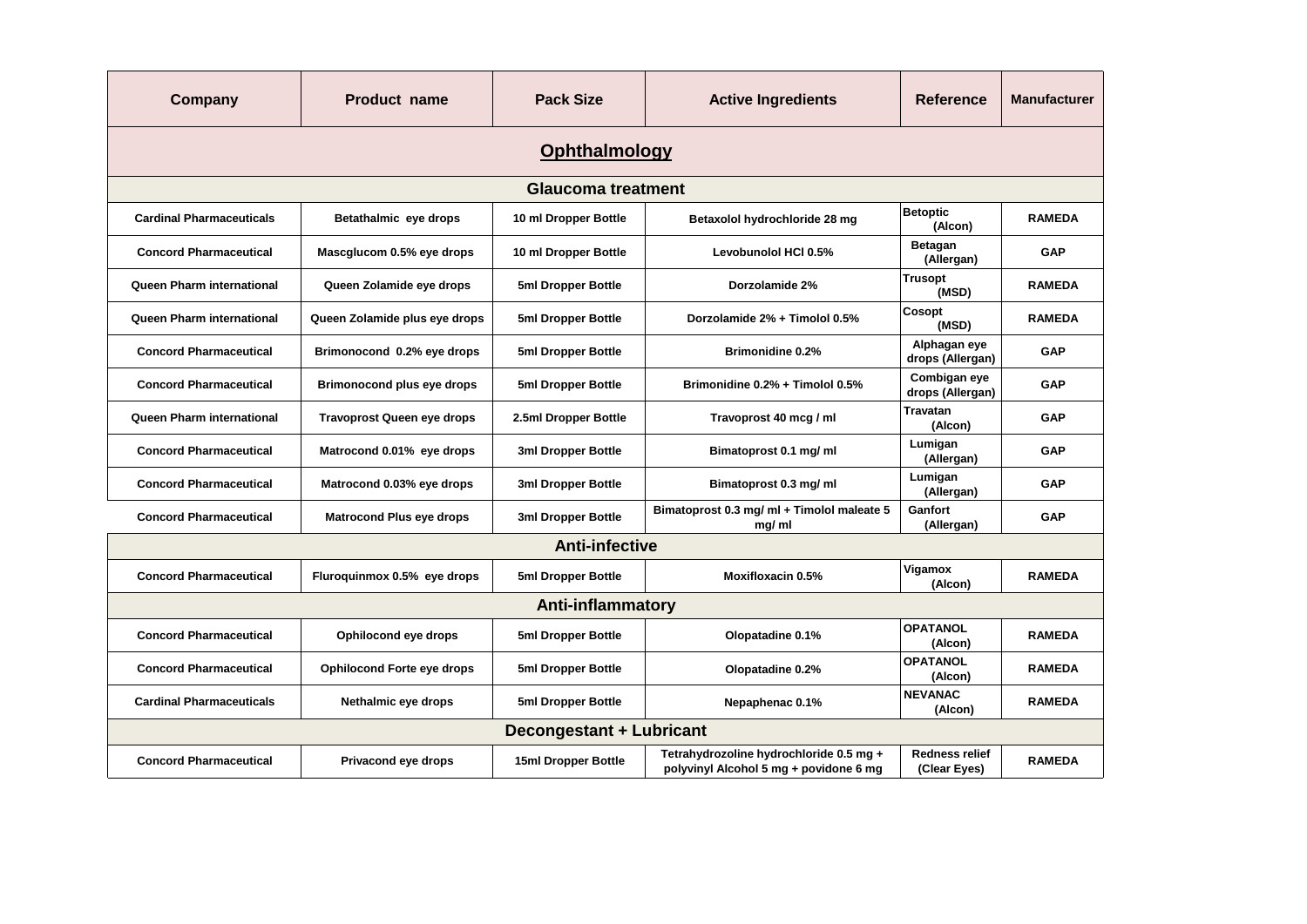| <b>Company</b>                  | <b>Product name</b>              | <b>Pack Size</b>     | <b>Active Ingredients</b>                              | <b>Reference</b>                         | <b>Manufacturer</b> |  |
|---------------------------------|----------------------------------|----------------------|--------------------------------------------------------|------------------------------------------|---------------------|--|
| <b>GIT</b>                      |                                  |                      |                                                        |                                          |                     |  |
| <b>Concord Pharmaceutical</b>   | Noerosive 75 mg/5 ml syrup       | Bottle - 120ml       | Ranitidine 15mg/ml                                     | <b>Zantac Syrup</b><br>(GSK)             | Sigma               |  |
| <b>Aspin Pharmaceutical</b>     | <b>Cipazole Fort</b>             | 2 Tablets            | Secnidazole 1 gm                                       | Flagentyl<br>(Sanofi)                    | Sigma / FPI         |  |
| <b>Anti-infective</b>           |                                  |                      |                                                        |                                          |                     |  |
| <b>Cardinal Pharmaceuticals</b> | Clasynmo 1 g                     | 20 Tablets           | Amoxicillin 875 mg + Clavulanic acid 125 mg            | Augmentin 1 g<br>(GSK)                   | <b>RAMEDA</b>       |  |
| <b>Ear Drops</b>                |                                  |                      |                                                        |                                          |                     |  |
| <b>Concord Pharmaceutical</b>   | Dropiflox otic ear drops         | 7.5ml Dropper Bottle | Ciprofloxacin 3mg/ml + Dexamethasone<br>$1$ mg/ml      | Peopo otic &<br>Ciprodex (Glenmark)      | <b>RAMEDA</b>       |  |
| <b>Neurology</b>                |                                  |                      |                                                        |                                          |                     |  |
| <b>Aspin Pharmaceutical</b>     | Queenlept                        | 30 Capsules          | Pregabalin 75mg                                        | Lyrica<br>(Pfizer)                       | <b>FPI</b>          |  |
| <b>Aspin Pharmaceutical</b>     | Queenlept                        | 30 Capsules          | Pregabalin 25mg                                        | Lyrica<br>(Pfizer)                       | <b>FPI</b>          |  |
| <b>Concord Pharmaceutical</b>   | Restolam 1mg                     | 20 Tablets           | Alprazolam 1mg                                         | Xanax<br>(Pfizer)                        | <b>GNP</b>          |  |
| <b>Concord Pharmaceutical</b>   | Restolam 0.5 mg                  | 20 Tablets           | Alprazolam 0.5mg                                       | Xanax<br>(Pfizer)                        | <b>GNP</b>          |  |
| <b>Concord Pharmaceutical</b>   | Restolam 0.25 mg                 | 20 Tablets           | Alprazolam 0.25 mg                                     | Xanax<br>(Pfizer)                        | <b>GNP</b>          |  |
| Queen Pharm international       | <b>Schizomania Oral Solution</b> | Bottle - 120ml       | Aripiprazole 1mg/1ml                                   | <b>Abilify</b><br>(BMS)                  | Sigma               |  |
| <b>Anti-Inflammatory</b>        |                                  |                      |                                                        |                                          |                     |  |
| <b>Aspin Pharmaceutical</b>     | Cetafen N, suspension            | Bottle - 120ml       | Ibuprofen 100 mg / 5 ml                                | <b>Brufen</b><br>(Abott)                 | Sigma               |  |
| <b>Aspin Pharmaceutical</b>     | <b>Cetafen plus</b>              | 30 Tablets           | Ibuprofen 400mg + Paracetamol 500mg +<br>Caffeine 65mg |                                          | <b>FPI</b>          |  |
| <b>Aspin Pharmaceutical</b>     | Cetafen                          | <b>30 Tablets</b>    | Ibuprofen 200 mg + Paracetamol 325 mg                  | <b>Nuromol</b><br>(Reckitt<br>Benckiser) | Sigma               |  |
| <b>Concord Pharmaceutical</b>   | Menobrocond                      | 30 Tablets           | Pamabrom 20 mg + Paracetamol 500 mg                    | Panadol<br><b>Menstrual (GSK)</b>        | <b>FPI</b>          |  |